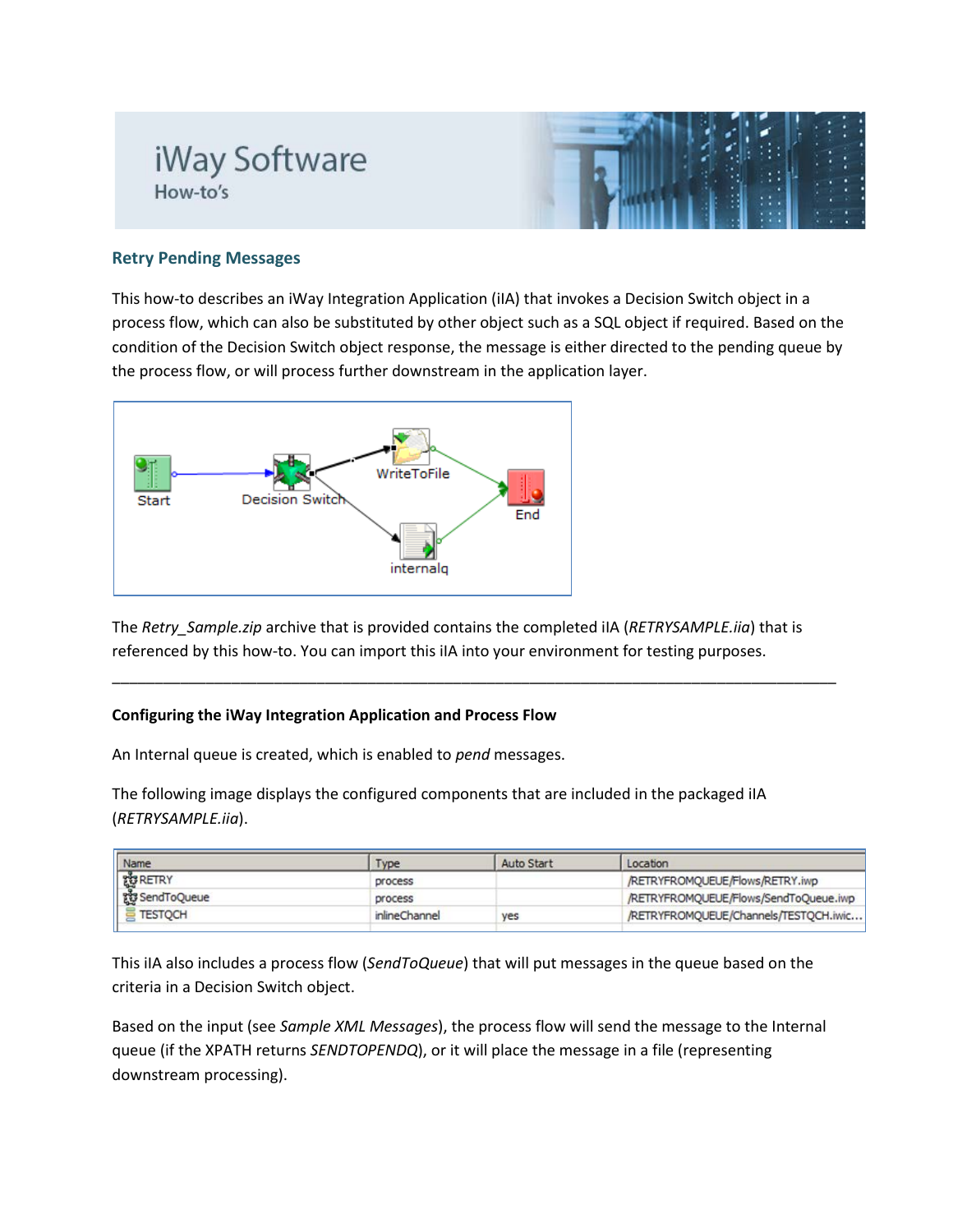Once the messages are placed in the Internal queue, this queue can call another process flow to determine if the messages need to be retried. For example:



In this example, the Internal queue will unconditionally call the Fail Service (com.ibi.agents.XDFailAgent) with the *retry* switch enabled, as shown in the following image.

| lesign   Test Results   Trace |                            |                                                                                                                               |  |
|-------------------------------|----------------------------|-------------------------------------------------------------------------------------------------------------------------------|--|
|                               |                            | D Console Search E Properties X EO Synchronize                                                                                |  |
| Service Object                |                            |                                                                                                                               |  |
| <b>General</b>                | $\blacktriangleright$ Main |                                                                                                                               |  |
| Type                          | Type of failure            | Type of failure to be thrown                                                                                                  |  |
| <b>Properties</b>             |                            |                                                                                                                               |  |
| Pre-Execution                 |                            | retry                                                                                                                         |  |
| Post-Execution                | Message                    | Message to be issued to the user                                                                                              |  |
| Debug                         |                            | retrying message from queue ****                                                                                              |  |
|                               | <b>Bypass Error</b>        | Do not trace the error when this agent terminates the process. This is useful for cases in which the trace log is being monit |  |

This will cause pending messages to be retried based on the settings of the Retry Interval and Duration parameters in the Listener. In addition, ensure that the Support Pending parameter is set to *true*, as shown in the following image.

| <b>TESTQCH</b>                                                                     | 画                  | Active 25 20 Kg                                               | 츼                        |
|------------------------------------------------------------------------------------|--------------------|---------------------------------------------------------------|--------------------------|
|                                                                                    |                    | true                                                          |                          |
| <b>E</b> channel: TESTOCH                                                          |                    | Name of Internal Queue at 18                                  |                          |
| <b>E</b> . <sup>o</sup> inlet: testallV<br>60 listener: testQLIST (Internal Queue) | $\Phi$             | <b>TESTQLIST</b>                                              |                          |
| E toute: move (default)                                                            | $\pmb{\times}$     | Persistent <b>A</b> 10                                        |                          |
| <b>D</b> process: RETRY<br>a outlet: default                                       |                    | false                                                         | $\overline{\phantom{a}}$ |
|                                                                                    | <b>In</b>          | Safestore Location <b>18 18 19</b>                            |                          |
| <b>Channel Builder</b>                                                             |                    |                                                               | 图目                       |
| <b>TESTQCH</b>                                                                     |                    | references to the listeners that are defined in the registry. |                          |
|                                                                                    | 画                  | Type: Internal Queue change type                              |                          |
| $E - E$<br>channel: TESTOCH                                                        |                    | Filter (enter string to filter properties)                    |                          |
| e of inlet: testally<br>6d <sup>e</sup> listener: testQLIST (Internal Queue)       | $\frac{d^2\mu}{2}$ | Clear                                                         |                          |
| E toute: move (default)<br>process: RETRY                                          | $\mathbb{M}$       | <b>F</b> Main                                                 |                          |
| al <sup>o</sup> outlet: default                                                    | n.                 | • Pending/Retry                                               |                          |
|                                                                                    | œ                  | Support Pending to the                                        |                          |
|                                                                                    |                    | true                                                          | $\blacktriangledown$     |
|                                                                                    |                    |                                                               |                          |
|                                                                                    |                    | Retry Interval <b>2 13 @</b>                                  |                          |
|                                                                                    |                    | $\tau$                                                        |                          |
|                                                                                    |                    | Duration & & @                                                |                          |
|                                                                                    |                    | 86400                                                         |                          |

You can change the Internal queue channel to call a process flow that calls the SQL object, followed by a service object that calls the Fail Service (com.ibi.agents.XDFailAgent) with the *retry* option enabled. In this scenario, ensure that the Fail Service is only called when the pending message in the queue needs to be